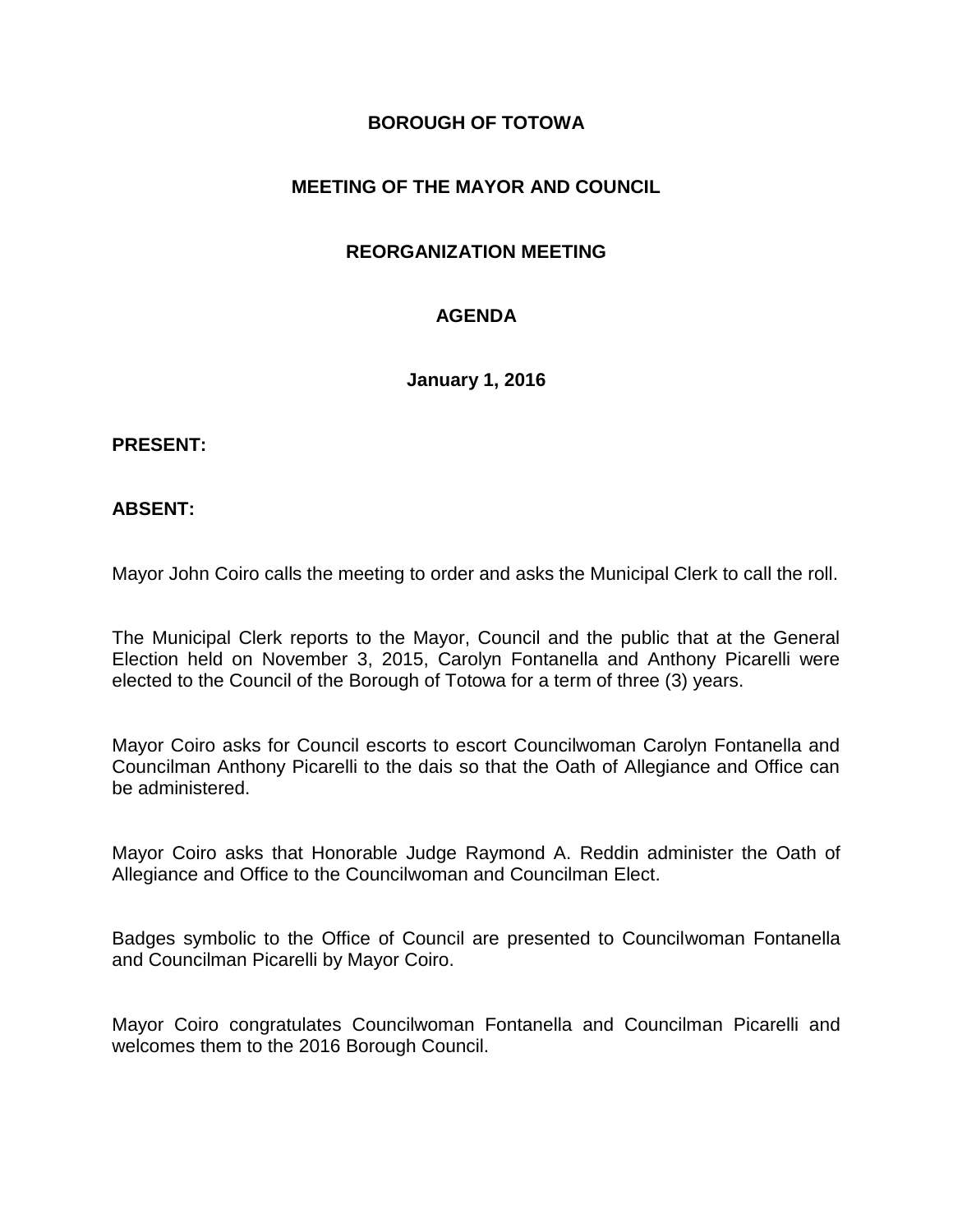Mayor Coiro reports that Vincent Marciano has been elected as Fire Chief of the Borough of Totowa Fire Department for a term of two (2) years and asks that he come forward to the dais so that Honorable Judge Raymond A. Reddin can administer the Oath of Allegiance and Office.

A badge symbolic to the Office of Fire Chief is presented to Vincent Marciano by Mayor Coiro.

Mayor Coiro congratulates Fire Chief Marciano.

Mayor Coiro welcomes the guests and citizens to the annual reorganization meeting of the Mayor and Council.

Mayor Coiro announces that the Reorganization Meeting of the 2016 Borough Council is now in session.

Mayor Coiro asks that the Municipal Clerk call the roll of the 2016 Council.

## **PRESENT:**

## **ABSENT:**

Mayor Coiro asks that the invocation be given by Father Patrick Ryan.

Mayor Coiro asks the public to join the Council in the Pledge of Allegiance to the Flag.

The Statement of the Meeting as required by New Jersey Statutes is read by the Municipal Clerk.

Mayor Coiro calls for the election of Council President for the 2016 Council.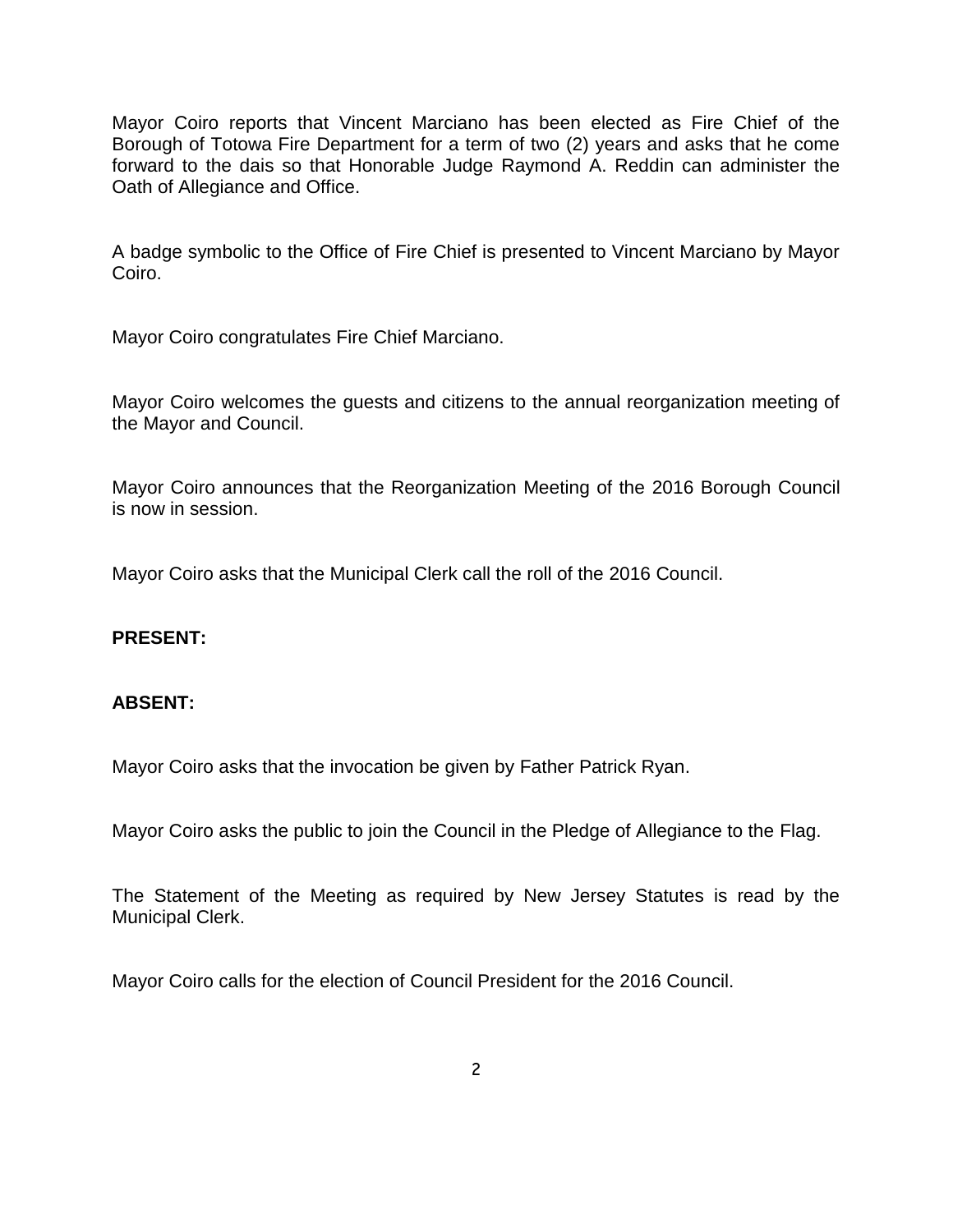Nominations are made by the Members of the Council.

Councilman/Councilwoman nominated is/are

Motion by \_\_\_\_\_\_\_\_\_\_\_\_\_\_\_\_\_\_\_\_\_, seconded by \_\_\_\_\_\_\_\_\_\_\_\_\_\_\_\_\_\_\_\_\_, that Councilman/Councilwoman\_\_\_\_\_\_\_\_\_\_\_\_\_\_ be elected as Council President for 2016.

Mayor Coiro announces that Councilman/Councilwoman \_\_\_\_\_\_\_\_\_\_\_\_\_\_\_\_\_\_\_\_\_\_\_\_\_ has been elected as Council President for 2016.

Mayor Coiro announces that the following resolutions will be presented by Councilman Picarelli to the Governing Body for their consideration and adoption.

The following resolutions are hereby submitted for adoption:

- 01-2016 To adopt the By-Laws of the Borough of Totowa, dated January 1, 1977, as amended.
- 02-2016 Resolution for the Annual Notice of the Schedule of the Meetings for 2016 as required by Chapter 231, P.L. 1975.
- 03-2016 To adopt the Cash Management Plan for the Borough of Totowa.
- 04-2016 To designate the Mayor, Borough Clerk and the Chief Financial Officer/Treasurer as the Official Signatories to sign all checks.
- 05-2016 That the Tax Collector be designated as the Official Tax Assessment Search Officer of the Borough of Totowa.
- 06-2016 That the Borough Clerk be designated as the Unconfirmed Assessment Search Officer of the Borough of Totowa.
- 07-2016 That the Borough Clerk be designated as the Supervisor Certifying Officer for the Public Employees Retirement System.
- 08-2016 That the Borough Clerk be designated as the Supervisor Certifying Officer for the Police and Firemen's Retirement System.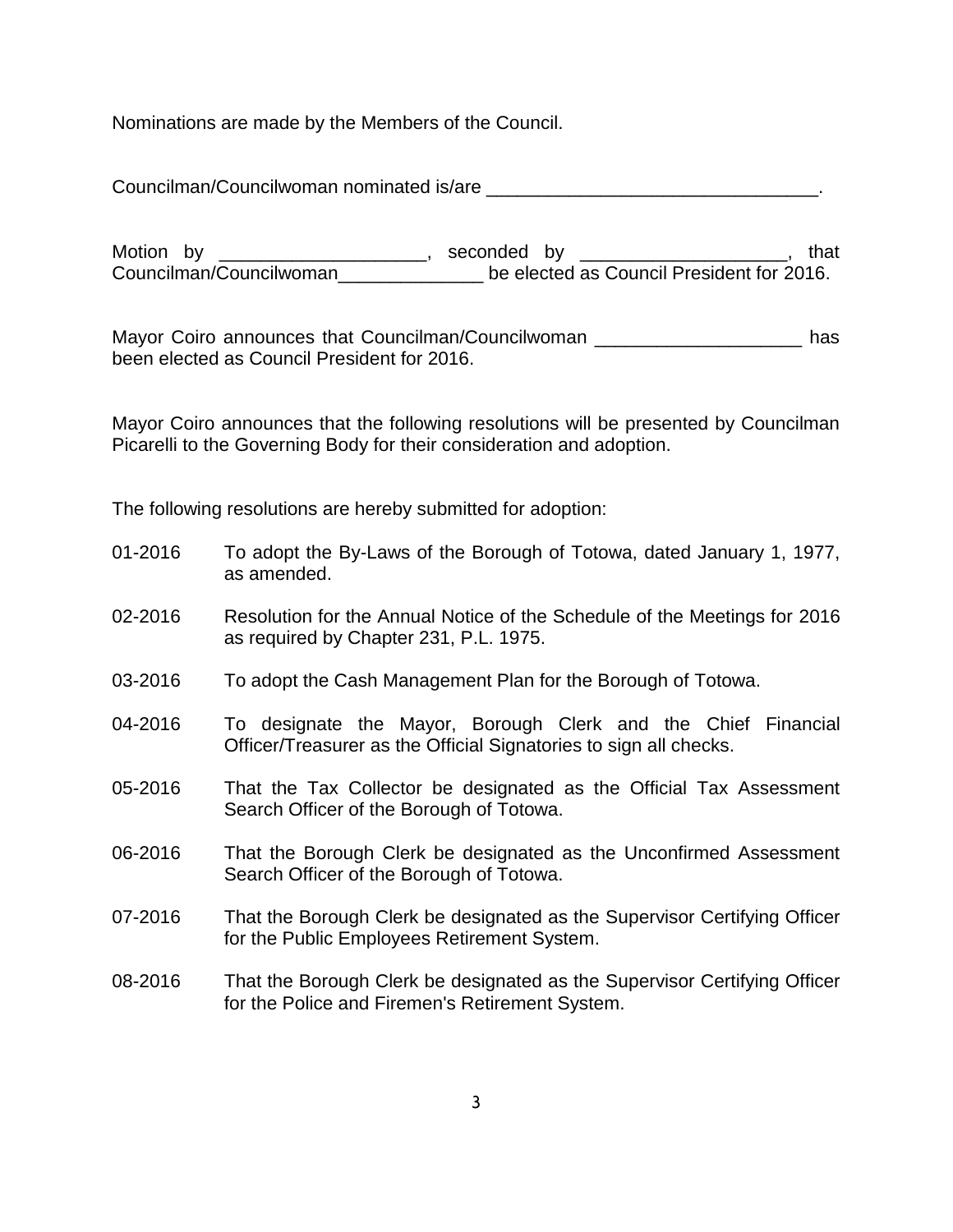- 09-2016 To designate the Chief Financial Officer/Treasurer as the Official in charge of Social Security.
- 10-2016 To designate the Borough Clerk as the Official to issue Sub-Division certificates as recommended by the Planning Board and approved by the Mayor and Council.
- 11-2016 That the Tax Collector be authorized to charge interest on delinquent accounts.
- 12-2016 That the Water Registrar be authorized to charge interest on delinquent water accounts.
- 13-2016 To ratify appointments of officers and employees, contracts and authorization for services previously approved during 2015 for services to be performed in 2016.
- 14-2016 To designate the Municipal Court Judge, Court Administrator and the Deputy Court Administrator as the Official Signatories to sign all Municipal Court General Account and Bail Account checks.
- 15-2016 To designate the Borough Clerk as the Public Agency Compliance Officer.
- 16-2016 Authorizing And Adopting A Standard Tort Claim Notice Form.
- 17-2016 Introduction and adoption of the 2016 Temporary Budget.

Resolution No. 2016-01 for the payment of bills.

Mayor Coiro makes appointments with the advice and consent of the Council.

Confirm the appointments.

Professional resolutions for the Attorney, Tax Appeal Attorney, Auditor, Engineer, Planner, Bonding Attorney, Special Counsel, Grant Writer and Animal Control Officer.

Resolution Authorizing Contract With Cardinal Ambulance Corp. For Supplemental Medical Transportation Services For 2016.